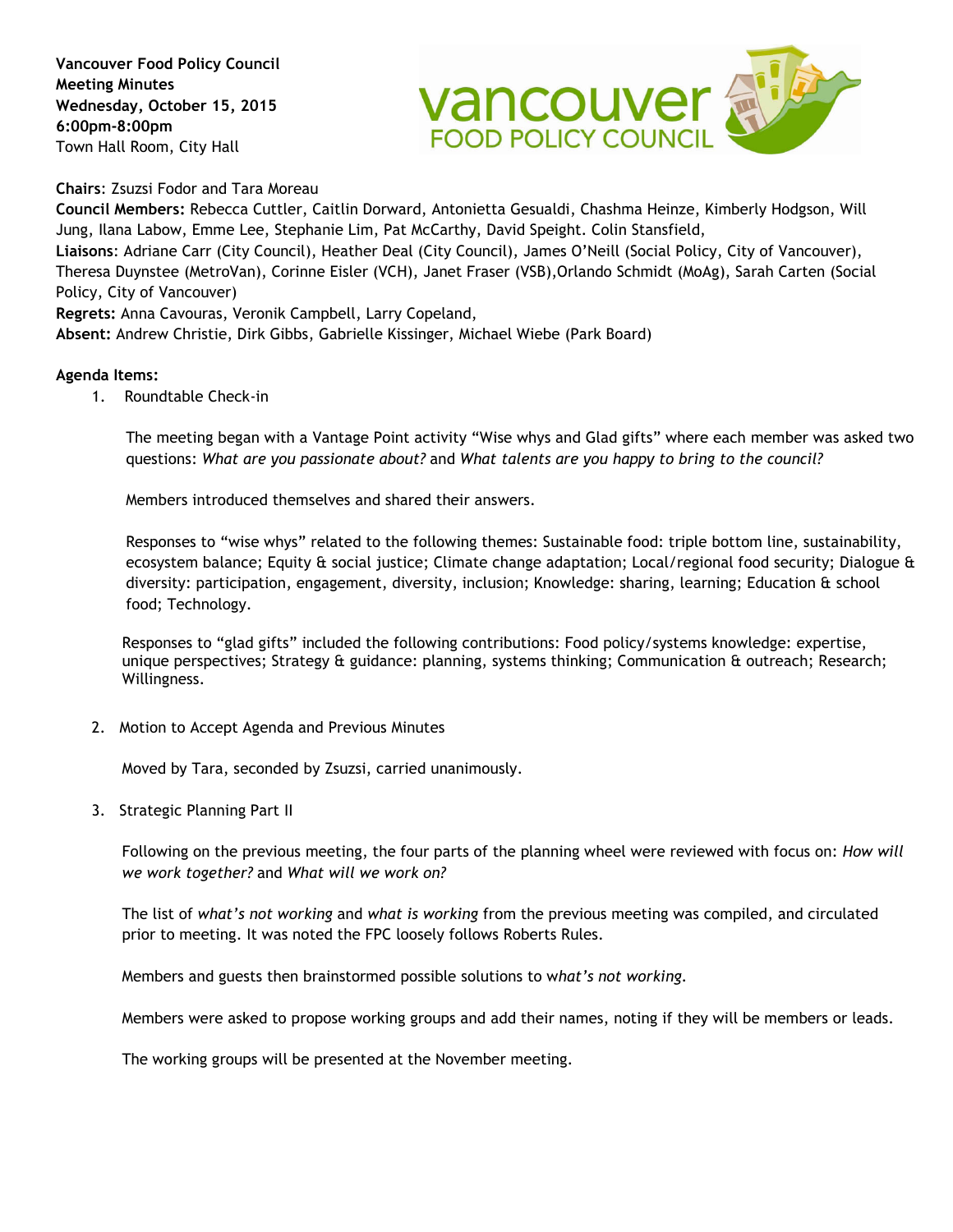Working groups & leads/members:

| <b>Working Group</b>                               | Lead                       | <b>Members</b>                  |
|----------------------------------------------------|----------------------------|---------------------------------|
| <b>GE Foods</b>                                    |                            | Pat                             |
|                                                    |                            | Tara, Emme?                     |
| Development                                        |                            | <b>Colin</b>                    |
|                                                    |                            | <b>Ben Newman</b>               |
| <b>False Creek</b>                                 | <b>David</b>               | Rebecca                         |
| (possibly folding into                             |                            | Caitlin                         |
| Developments)                                      |                            | Pat                             |
| <b>Operations</b>                                  | Will and/or Ilana          | Jenn Fong                       |
| ("sharing the load")                               |                            | <b>Emme</b>                     |
|                                                    |                            |                                 |
| <b>Orientation</b>                                 | $\overline{\text{Kim}}$    | <b>Caitlin</b>                  |
|                                                    |                            | Saber Miresmailli<br>Emme?      |
| <b>School Food &amp; Kids:</b>                     |                            | $\overline{Kim}$                |
| Access, Literacy,                                  |                            | Jon Anthony                     |
| Children's Right to                                |                            | <b>Vicky</b>                    |
| Food                                               |                            | Orlando                         |
|                                                    |                            | Janet                           |
|                                                    |                            | Antonietta                      |
|                                                    |                            | Jenn Fong                       |
|                                                    |                            | <b>Vania Ling</b>               |
|                                                    |                            | <b>David</b>                    |
|                                                    |                            | Ilana                           |
| <b>Endorsements EG.</b><br><b>Meatless Mondays</b> | <b>Will and/or Caitlin</b> |                                 |
| <b>Right to Food</b>                               |                            | <b>Steph</b>                    |
|                                                    |                            | Zsuzsi                          |
|                                                    |                            | Antonietta                      |
|                                                    |                            | Pat                             |
|                                                    |                            | Jenn Fong                       |
|                                                    |                            | Jon Anthony                     |
| <b>Liaisons</b>                                    | $\overline{\text{Kim}}$    | Zsuzsi                          |
| <b>Food Production</b>                             | Chashma                    | Masanari Ishii                  |
|                                                    |                            | Pat                             |
| <b>Food System Priorities -</b>                    |                            | Chashma                         |
| <b>Based on the Vancouver</b>                      |                            | Caitlin                         |
| <b>Food Strategy</b>                               |                            | <b>Vania Ling</b>               |
|                                                    |                            | Corinne<br>Orlando              |
|                                                    |                            | Antonietta                      |
|                                                    |                            | Kim                             |
|                                                    |                            | Steph                           |
|                                                    |                            | <b>Theresa</b>                  |
| Soil/Waste                                         |                            | Will                            |
|                                                    |                            | <b>Theresa</b>                  |
|                                                    |                            | Emme                            |
| Procurement                                        |                            | Colin                           |
|                                                    |                            | Pat                             |
| <b>Disaster/Preparedness</b>                       |                            | <b>Theresa</b>                  |
|                                                    |                            | Will                            |
|                                                    |                            | Saber Miresmailli<br><b>Kim</b> |
|                                                    |                            | <b>Ben Newman</b>               |
|                                                    |                            | <b>David</b>                    |
|                                                    |                            |                                 |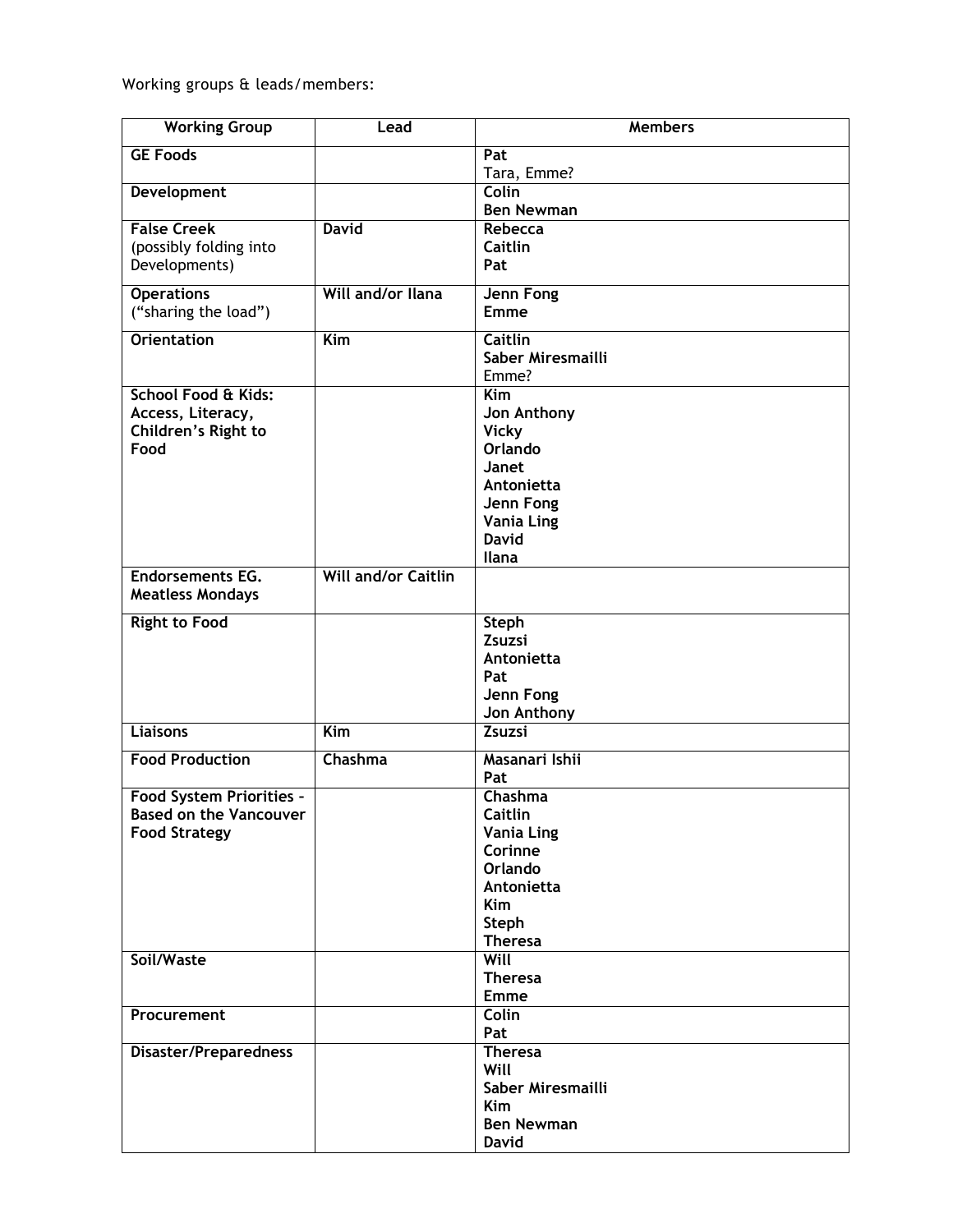## 4. Co-Chair Transition

Zsuzsi will step down and would like one year to transition, before her term will be up. A call has been sent out with a few responses received. It was suggested that an Executive Committee be formed to support the Chairs, and that the Chairs' role be revised. Kim and Emme would like to participate on the Executive, and Caitlin will consider the revised Co-Chair role.

**ACTION:** convene a working group to explore what new a leadership structure could be. Report back with proposal in November. Each member will receive a self-reflection email to complete and send back.

### 5. Updates

# • City Staff Update and Liaisons

Heather – has reviewed meeting agendas (noting that council members usually get limited notice when reports go to council) and suggests the following current initiatives that the FPC may want to have input on: homeless action week (food aspects), budget process, new environmental standards for city streets (relates to soils), sport hosting program (healthy eating for healthy bodies), and a report on human support for refugees. There will also be opportunity to contribute to the following upcoming projects: Georgia viaducts, liquor policy, and three large scale developments (Jericho lands, former RCMP site at Cambie, Oakridge), which will be subject to the new sustainability guidelines for large developments. The Land Use policies are decided before development happens. It was noted that potential impacts to the Strathcona gardens from the removal of viaducts, fall under the False Creek Flats development.

The 'Renewable City' plans are the next phase of the Greenest City Action Plan, and will go to council on Nov 3. These will require changes around food policy and production. For example, there may be opportunity to use excess heat for food production. One of the ten goals is Food. The document will be public two weeks prior to going to council; input can be made then. Members were reminded that they are welcome to address City Council, and that they are given priority.

### Janet

- An agreement was made between the VSB and the CoV to allocate \$400k to feeding students. While the bureaucracy is slow, the funds will provide lunch and/or breakfast for many students in need.
- It was also noted that the FPC may want to provide input into the VSB 5 year strategic plan, as this process will begin soon.

### James

- World food day Milan Food Pact a media release will speak to Vancouver's role, and mention the FPC and the Sustenance Festival. Vancouver is one of 45 cities globally to sign the pact.
- Renewable city Plan will go to council November  $3^{rd}$ .
- Kitchen use study interviews are being conducted for study to begin study next week. The report is expected to be completed by year's end. A member of the FPC is expected to attend the final presentation.

### Sarah

Infrastructure warehouse and storage – this has been identified as a need in the community, and input from FPC is welcome (e.g. what models currently exist). Pat, Ilana, Orlando, Colin, and Cheshma volunteered to provide input.

It was estimated that 85% of James' time is spent working on food policy. Staff members in other departments also work on food issues. Some time is spent on preparing updates for the FPC in the days leading up to meetings, as well as meeting with members, as needed. James is welcome to receiving emails from members about specific issues.